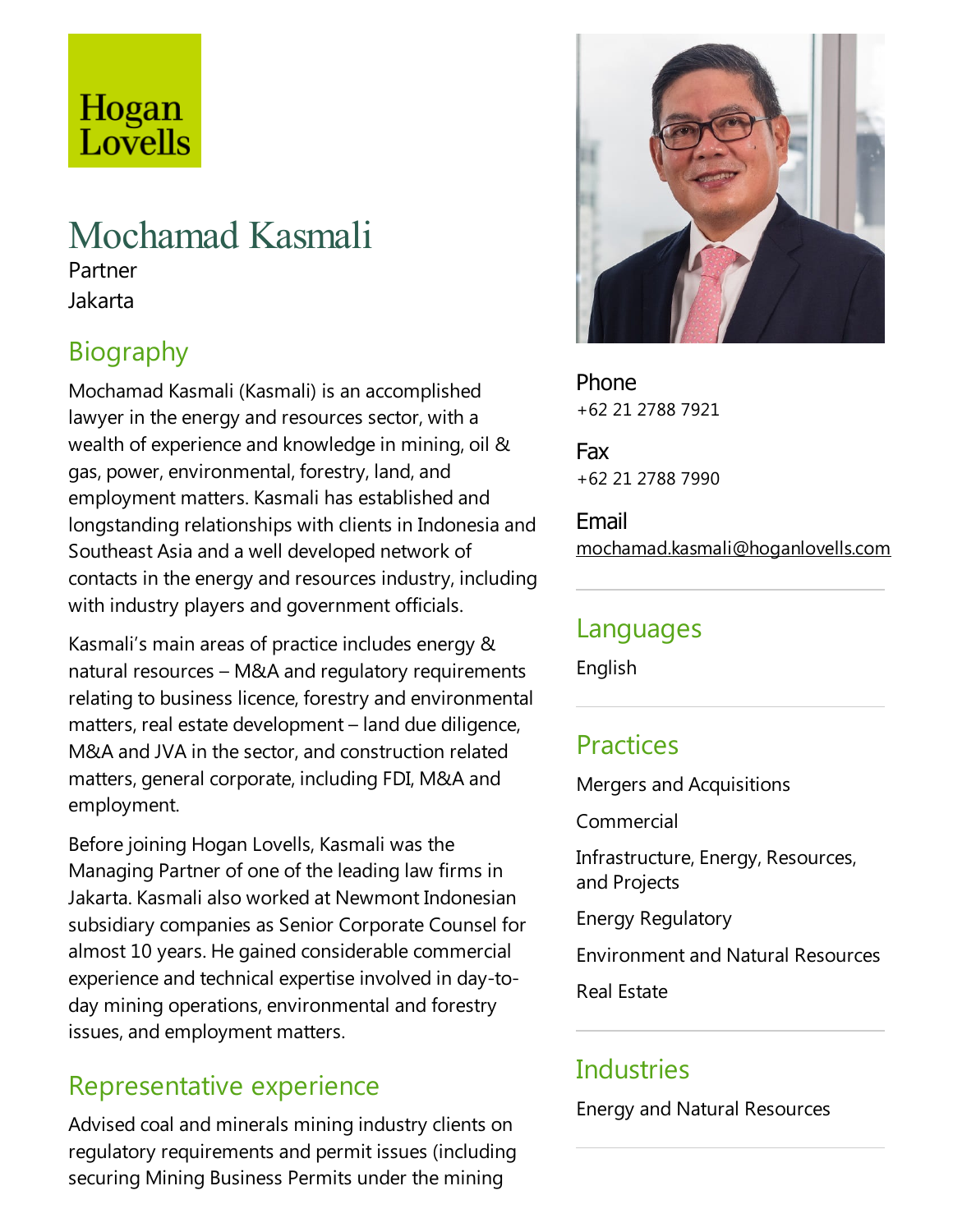law).\*

Advised foreign investors (across arange of sectors) on their M&A transactions in Indonesia\*

Advised Indonesian SOE(oil & gas) and its subsidiaries, on various downstream matters, including drafting a number of transportation and the sale of compressed natural gas contracts\*

Advised Japanese real estate developers on their respective real estate business and the development of real estate projects in Indonesia\*

Advised oil & gas companies on their M&A transactions (oil and gas sector) and potential investments in oil & gas blocks PSC.\*

Advised HKTV in its investment in its subscribing minority shares in Kalbe Group, an Indonesian company engages in healthcare and nutrition ecommerce platform.

\*Matter handled prior to joining Hogan Lovells.

### Awards and rankings

**Projects & Energy – Indonesia, Leading Individual,** Chambers Asia Pacific, 2021

### Latest thinking and events

- **News** 
	- **Indonesian Government Revokes Thousands of** Mining Licenses: What's Next?
- **News** 
	- **Indonesian Government Revokes Thousands of** Mining Licenses: What's Next?
- **News** 
	- $\blacksquare$  Crypto-assets: How are they traded in Indonesia? BAPPEBTI Has Its Say
- **News** 
	- **Indonesia Business Licencing Regime Moves From** Commitment-based to Risk-based Criteria
- **News** 
	- Getting The Deal Through: Automotive 2021

#### Areas of focus

Real Estate Development

Business Integrity and Sustainable Development

Shareholder Activism

M&A, Business Transfers,and Restructuring in Financial Services

Mining and Resources

Cross-border Mergers and **Acquisitions** 

Energy Legislation and Policy

Infrastructure/Energy M&A and Joint Ventures

FinTech

Engineering, Procurement, Construction,and Supply Chain

#### Education and admissions

#### Education

Master of Laws (LL.M.), University of Denver, 2009

Bachelor of Laws, Airlangga University, 1995

### Memberships

Licensed Advocate and a member of the Indonesian Advocates Association (PERADI)